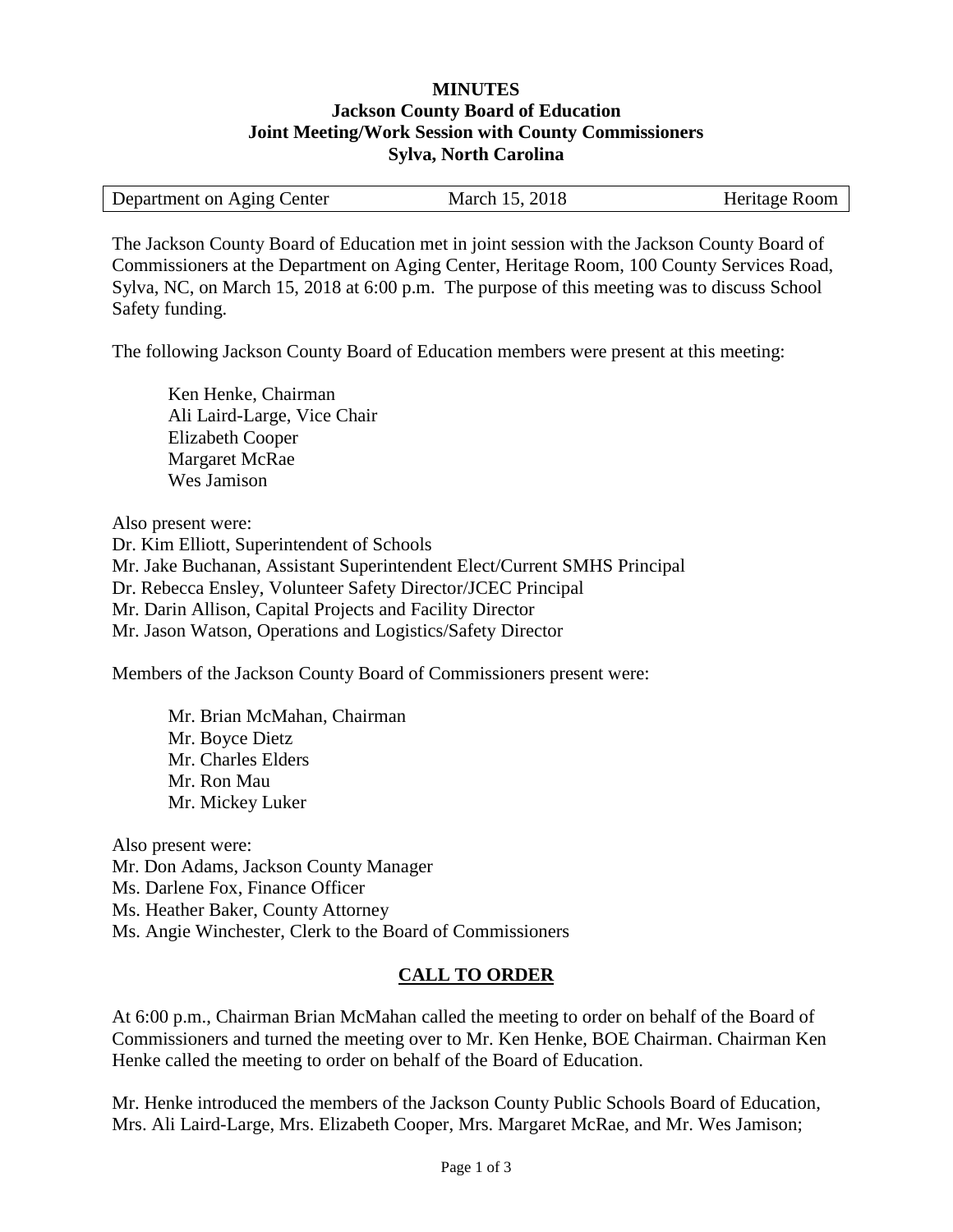Superintendent Dr. Kim Elliott; Mr. Jake Buchanan, Assistant Superintendent Elect/Current SMHS Principal; Dr. Rebecca Ensley, Volunteer Safety Director/JCEC Principal; Mr. Darin Allison, Capital Projects and Facility Director; and Mr. Jason Watson, Operations and Logistics/Safety Director.

Dr. Elliott thanked the Commissioners for their time and the opportunity to meet jointly with the County. Dr. Elliott commended the students and staff of JCPS, the Jackson County Sheriff's Department, Emergency Management Services, the Jackson County Fire Department, and Safety personnel for their response to the incident at Scotts Creek Elementary School today. Dr. Elliott said that the students were evacuated within three minutes, were relocated to a safe location in seventeen minutes, and were reunified with their parents in a timely manner, due to the established Safe School Plan in place in JCPS.

Dr. Elliott provided an overview of the mission, the five components of preparedness, the key principals of the Comprehensive School Emergency Operations Plan and the Comprehensive Risk and Emergency Management Systems Improvement Plan.

Dr. Ensley spoke to the Commissioners about the protection, mitigation and response components of the School Safety Plans and said that there are many county agencies involved. She stated that the plan is very complex and tightly woven with annual reviews and updates.

Mr. Darin Allison stated that Jackson County Public Schools are safe, but we need to make subtle changes in improve safety.

Mr. Jason Watson stated that we need to make our schools safe without making them a prison. He informed the boards that the school campuses that are open and easily accessible need to be closed and breezeways need to be connected. He said that doors that are open during transition periods need to be addressed with possible buzz-in access from a central location, and the addition of cameras are needed in many areas.

## **CLOSED SESSION**

*The Jackson County Board of Commissioners unanimously approved a motion by Mr. Boyce Dietz and seconded by Mr. Charles Elders, to enter into closed session pursuant to G.S. 143- 318.11(a)(8).*

*The Jackson County Board of Education unanimously approved a motion by Mrs. Ali Laird-Large and seconded by Mrs. Elizabeth Cooper, to enter into closed session pursuant to G.S. 143.318.11 for the following purposes: under subsection; (a) (8) to formulate plans by a local board of education relating to emergency response to incidents of school violence or to formulate and adopt the school safety components of school improvement plans by a local board of education or a school improvement team.*

*Upon a motion by Mrs. Ali Laird-Large and seconded by Mr. Elizabeth Cooper, the board voted unanimously to return to open session.*

## **OPEN SESSION**